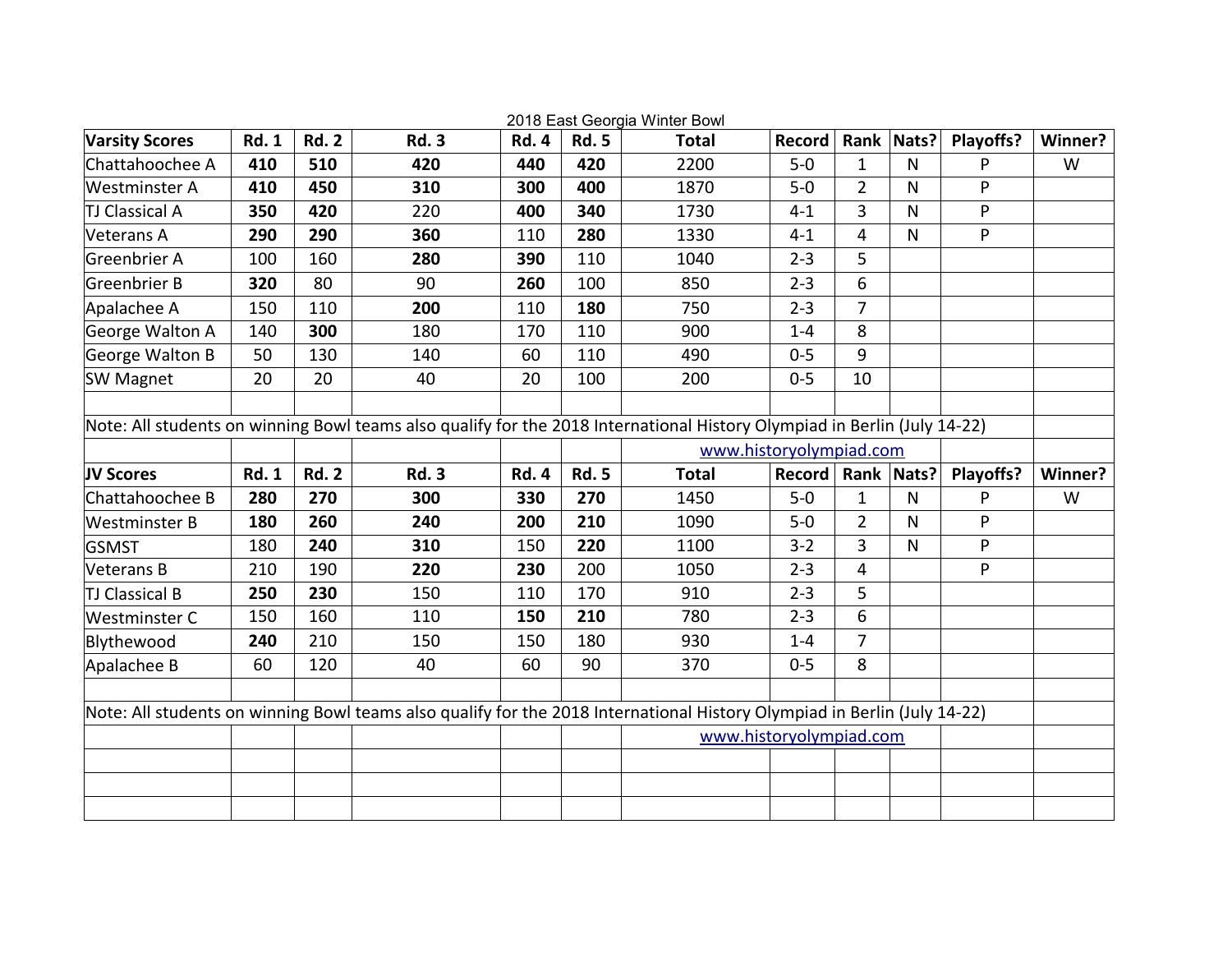| 2018 East Georgia Winter Bowl |               |                       |               |                       |               |  |  |  |
|-------------------------------|---------------|-----------------------|---------------|-----------------------|---------------|--|--|--|
| <b>Team Matchups</b>          |               |                       |               |                       |               |  |  |  |
| Round 1                       | <b>Scores</b> | Round 2               | <b>Scores</b> | Round 3               | <b>Scores</b> |  |  |  |
| Veterans A                    | 290           | Westminster A         | 450           | Chattahoochee A       | 420           |  |  |  |
| George Walton A               | 140           | Greenbrier B          | 80            | Greenbrier B          | 90            |  |  |  |
| Chattahoochee A               | 410           |                       | 300           | Greenbrier A          | 280           |  |  |  |
|                               |               | George Walton A       |               |                       |               |  |  |  |
| Apalachee A                   | 150           | Apalachee A           | 110           | George Walton A       | 180           |  |  |  |
| Greenbrier B                  | 330           | Veterans A            | 290           | Veterans A            | 360           |  |  |  |
| <b>SW Magnet</b>              | 20            | Greenbrier A          | 160           | <b>SW Magnet</b>      | 40            |  |  |  |
|                               |               |                       |               |                       |               |  |  |  |
| Westminster A                 | 410           | Chattahoochee A       | 510           | Apalachee A           | 200           |  |  |  |
| George Walton B               | 50            | George Walton B       | 130           | George Walton B       | 140           |  |  |  |
| <b>Westminster B</b>          | 180           | <b>TJ Classical A</b> | 420           | <b>Westminster A</b>  |               |  |  |  |
|                               |               |                       |               |                       | 310           |  |  |  |
| Westminster C                 | 150           | <b>SW Magnet</b>      | 20            | <b>TJ Classical A</b> | 220           |  |  |  |
| Blythewood                    | 240           | GSMST                 | 240           | <b>Westminster B</b>  | 240           |  |  |  |
| Apalachee B                   | 60            | Blythewood            | 210           | <b>TJ Classical B</b> | 150           |  |  |  |
|                               |               |                       |               |                       |               |  |  |  |
| Chattahoochee B               | 280           | <b>Westminster B</b>  | 260           | Chattahoochee B       | 300           |  |  |  |
| <b>GSMST</b>                  | 180           | Apalachee B           | 120           | <b>Westminster C</b>  | 110           |  |  |  |
| TJ Classical B                | 250           | Chattahoochee B       | 270           | <b>Veterans B</b>     | 220           |  |  |  |
| <b>Veterans B</b>             | 210           | Veterans B            | 190           |                       | 150           |  |  |  |
|                               |               |                       |               | Blythewood            |               |  |  |  |
| TJ Classical A                | 350           | <b>TJ Classical B</b> | 230           | GSMST                 | 310           |  |  |  |
| Greenbrier A                  | 100           | Westminster C         | 160           | Apalachee B           | 40            |  |  |  |
|                               |               |                       |               |                       |               |  |  |  |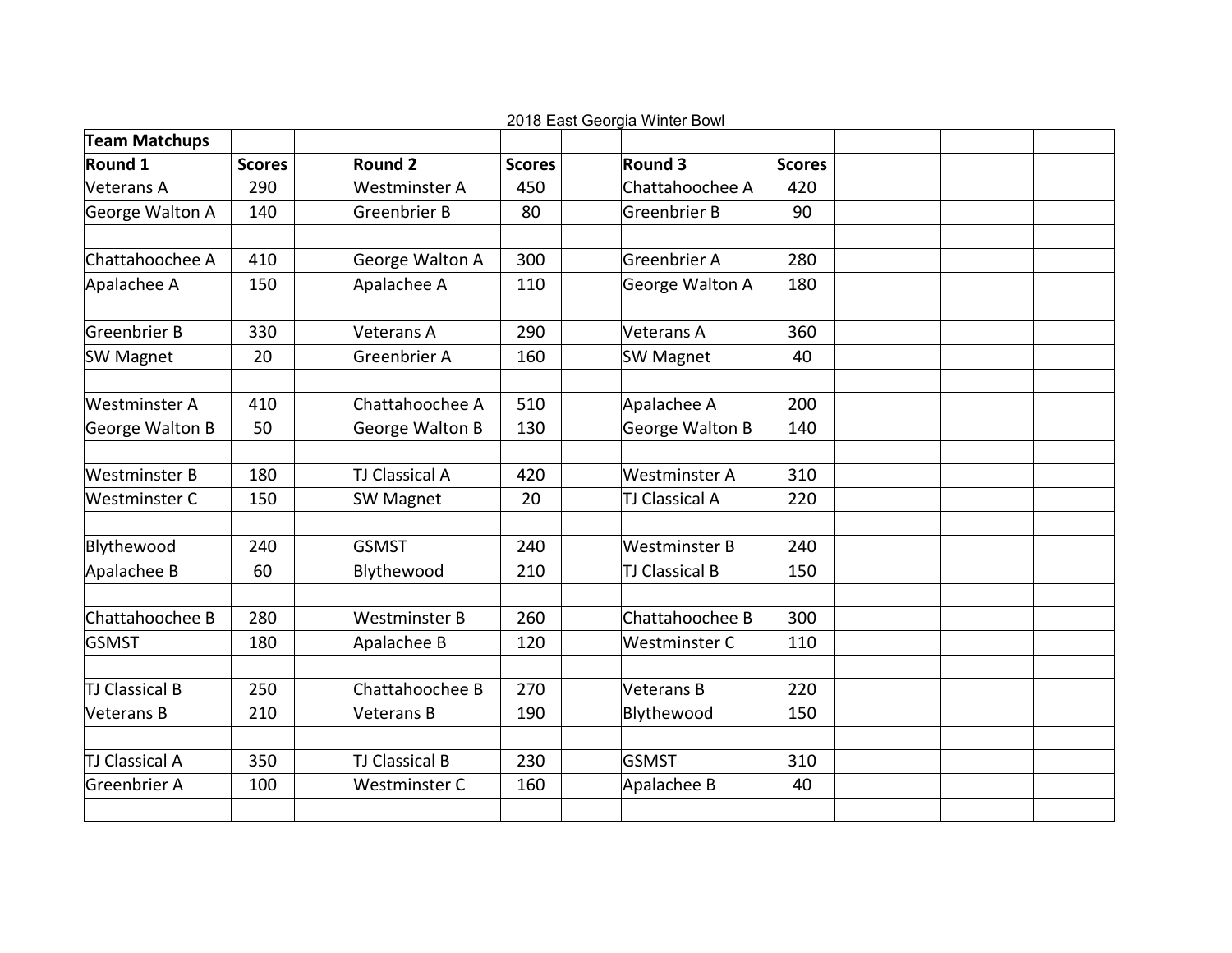| 2018 East Georgia Winter Bowl |               |                       |               |  |  |  |  |  |  |  |
|-------------------------------|---------------|-----------------------|---------------|--|--|--|--|--|--|--|
| Round 4                       | <b>Scores</b> | Round 5               | <b>Scores</b> |  |  |  |  |  |  |  |
| George Walton B               | 260           | Apalachee A           | 180           |  |  |  |  |  |  |  |
| Apalachee A                   | 110           | <b>SW Magnet</b>      | 100           |  |  |  |  |  |  |  |
|                               |               |                       |               |  |  |  |  |  |  |  |
| Chattahoochee A               | 440           | Chattahoochee A       | 420           |  |  |  |  |  |  |  |
| Veterans A                    | 110           | George Walton A       | 110           |  |  |  |  |  |  |  |
|                               |               |                       |               |  |  |  |  |  |  |  |
| TJ Classical A                | 400           | <b>Westminster A</b>  | 400           |  |  |  |  |  |  |  |
| George Walton B               | 60            | Greenbrier A          | 110           |  |  |  |  |  |  |  |
|                               |               |                       |               |  |  |  |  |  |  |  |
| Westminster A                 | 300           | <b>Veterans A</b>     | 280           |  |  |  |  |  |  |  |
| George Walton                 | 170           | George Walton B       | 110           |  |  |  |  |  |  |  |
|                               |               |                       |               |  |  |  |  |  |  |  |
| Greenbrier B                  | 390           | <b>TJ Classical A</b> | 340           |  |  |  |  |  |  |  |
| SW Magnet                     | 20            | Greenbrier B          | 100           |  |  |  |  |  |  |  |
|                               |               |                       |               |  |  |  |  |  |  |  |
| Westminster B                 | 200           | Westminster C         | 210           |  |  |  |  |  |  |  |
| Blythewood                    | 150           | Apalachee B           | 90            |  |  |  |  |  |  |  |
|                               |               |                       |               |  |  |  |  |  |  |  |
| Chattahoochee B               | 330           | <b>Westminster B</b>  | 210           |  |  |  |  |  |  |  |
| TJ Classical B                | 110           | <b>Veterans B</b>     | 200           |  |  |  |  |  |  |  |
|                               |               |                       |               |  |  |  |  |  |  |  |
| Westminster C                 | 150TB         | GSMST                 | 220           |  |  |  |  |  |  |  |
| GSMST                         | 150           | <b>TJ Classical B</b> | 170           |  |  |  |  |  |  |  |
|                               |               |                       |               |  |  |  |  |  |  |  |
| Apalachee B                   | 230           | Chattahoochee B       | 270           |  |  |  |  |  |  |  |
| Veterans B                    | 60            | Blythewood            | 180           |  |  |  |  |  |  |  |
|                               |               |                       |               |  |  |  |  |  |  |  |
|                               |               |                       |               |  |  |  |  |  |  |  |